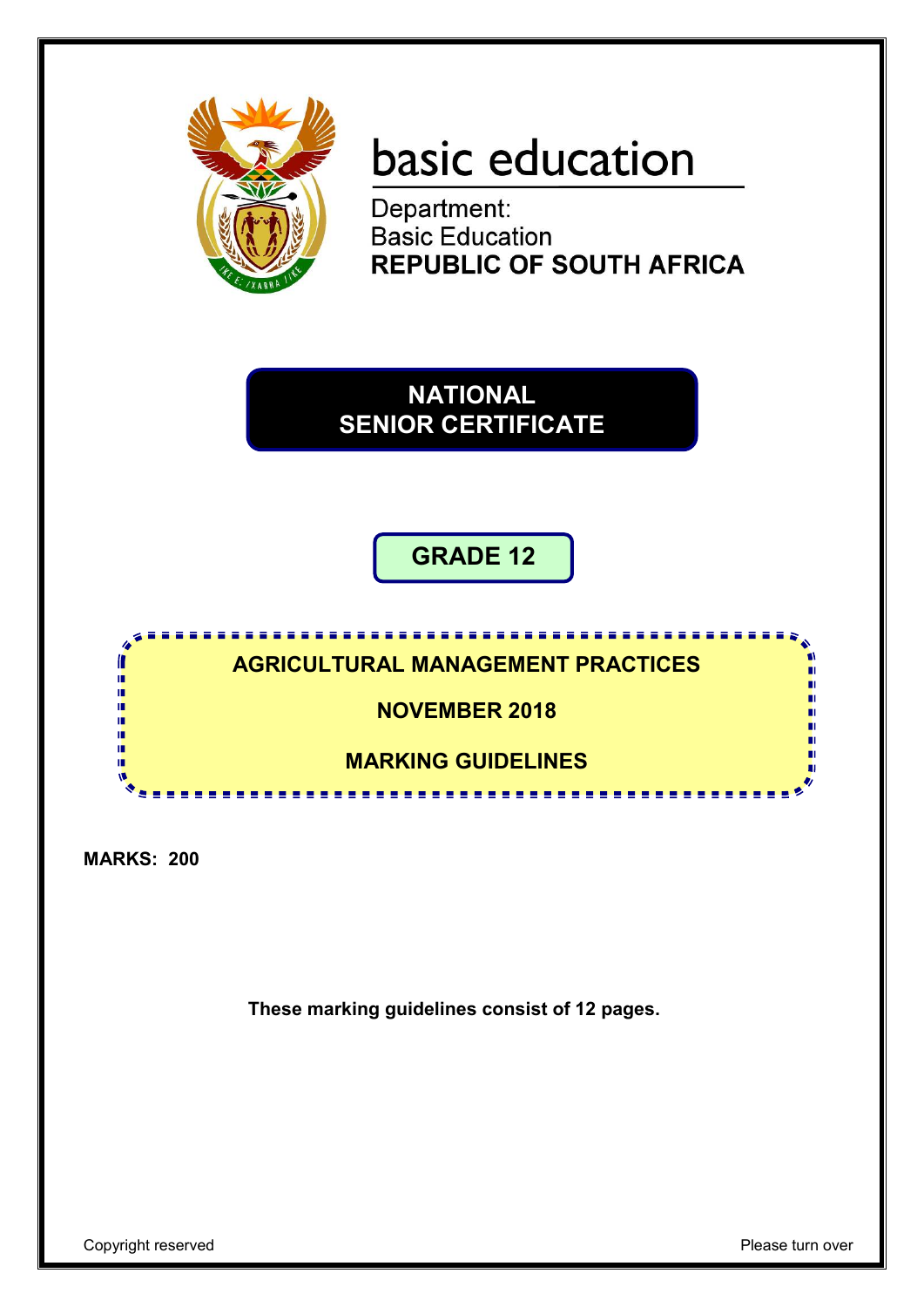#### **SECTION A**

#### **QUESTION 1**

### 1.1 **Multiple-choice questions** 1.1.1  $B \checkmark$ 1.1.2  $C \vee C$ <br>1.1.3  $A \vee C$  $A \vee C$ 1.1.4  $C \checkmark$ 1.1.5  $D \checkmark$ 1.1.6  $D \checkmark$ 1.1.7  $C \vee C$ 1.1.8  $A \vee C$ 1.1.9  $A \vee C$  $1.1.10$  D  $\checkmark$  (20) (20) 1.2 **Matching items** 1.2.1  $E \vee \vee$ <br>122  $F \vee \vee$  $1.2.2$ 1.2.3  $1 \checkmark \checkmark$ 1.2.4  $C \vee C$ <br>1.2.5  $G \vee C$  $G \vee G$  $126$   $\sqrt{}$ 1.2.7  $J \checkmark$ 1.2.8  $B\sqrt{2}$ 1.2.9  $D \checkmark$ <br>1.2.10  $K \checkmark$  $1.2.10 \quad K \checkmark$  (20) 1.3 **Agricultural terms** 1.3.1 Insurance  $\checkmark$ 1.3.2 Demand  $\checkmark$ 1.3.3 Compensation for Occupational Injuries and Disease Act, 1993 (Act 130 of 1993 $\checkmark$ 1.3.4 Game farming/Game farm 1.3.5 Infrastructure  $\checkmark$  (5 x 1) (5) 1.4 **Underlined words** 1.4.1 Expenditure / Working capital/Floating capital  $\checkmark$ <br>1.4.2 Debtors  $\checkmark$ Debtors  $\checkmark$ 1.4.3 Cash /Money 1.4.4 Receipts 1.4.5 Packaging  $\checkmark$  (5 x 1) (5)

#### **TOTAL SECTION A: 50**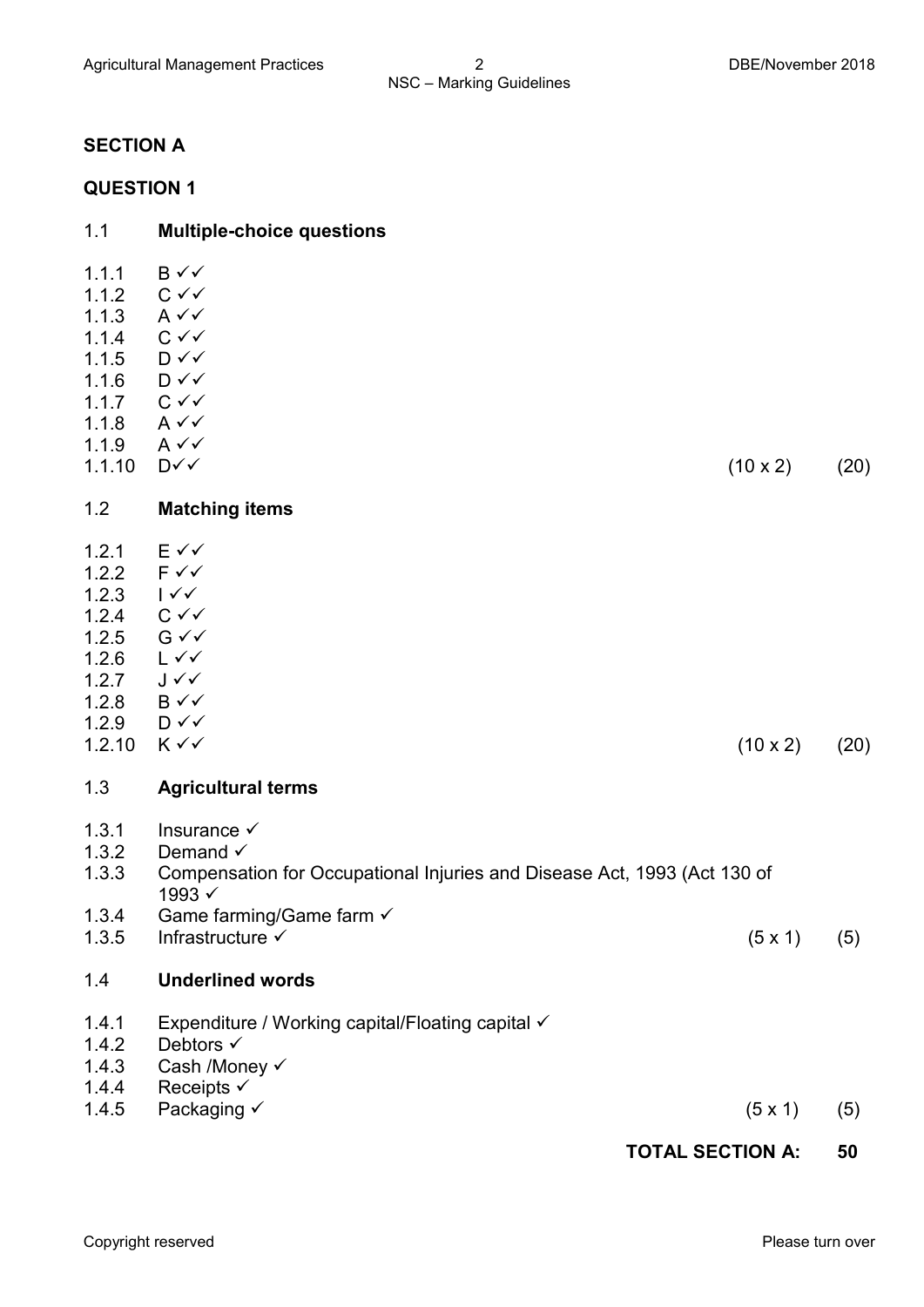#### **SECTION B**

#### **QUESTION 2: PHYSICAL AND FINANCIAL PLANNING**

- 2.1 **Slope**
- 2.1.1 **Soil slope**

| <b>TOPOGRAPHICAL FACTOR</b>             | <b>PRODUCTION POTENTIAL</b>                                                                   |
|-----------------------------------------|-----------------------------------------------------------------------------------------------|
| Deep soil with few rocks, gentle slopes | Greater production potential more<br>suited for crop production/ higher<br>yield $\checkmark$ |
| Shallow soil on moderate rocky slope    | Less production potential more<br>suitable for grazing √                                      |
| Very steep slopes                       | Better suited for grazing, wild life<br>and forestry $\checkmark$                             |

#### 2.1.2 **Different methods that the farmer can use to prevent soil erosion**

- $A Veqetation strips \checkmark$
- $\bullet$  B Stone banks/Bunding  $\checkmark$
- $C$  Contour banks/Ridges  $\checkmark$  (3)

#### 2.1.3 **Correct cultivation method and reason**

• Method  $A \vee$ 

#### **AND**

- Reduce the flow of water  $\checkmark$
- And give the water more time to infiltrate the soil  $\checkmark$

#### **OR**

- Reduced erosion  $\checkmark$
- By reducing the speed that the water flow  $\checkmark$  (Any 1) (2)

#### 2.2 **Pastures**

#### 2.2.1 **Complete the table and calculate the number of animals**

| <b>ANIMAL GROUP</b>        | <b>NUMBER</b> | <b>USAGE</b><br><b>FACTOR</b> | <b>TOTAL</b>    |
|----------------------------|---------------|-------------------------------|-----------------|
| Lactating cows             | 300           | 1.2                           | 360             |
| Calves $1 - 2$ year        | 300           | 0,6                           | $180 \times$    |
| <b>Replacement heifers</b> | 60            | 1.0                           | $60 \times$     |
| <b>Bulls</b>               | 10            | 1.3                           | $13 \checkmark$ |
| Total animals on the farm  |               |                               | $613 \times$    |

(1)

#### 2.2.2 **Calculate the maximum number of the animals on the farm**

• Max number of animals 
$$
=
$$
  $\frac{2000 \text{ ha}}{4 \text{ LSU/ha}}$   $\checkmark$ 

$$
= 500 \text{ animals} \checkmark \tag{2}
$$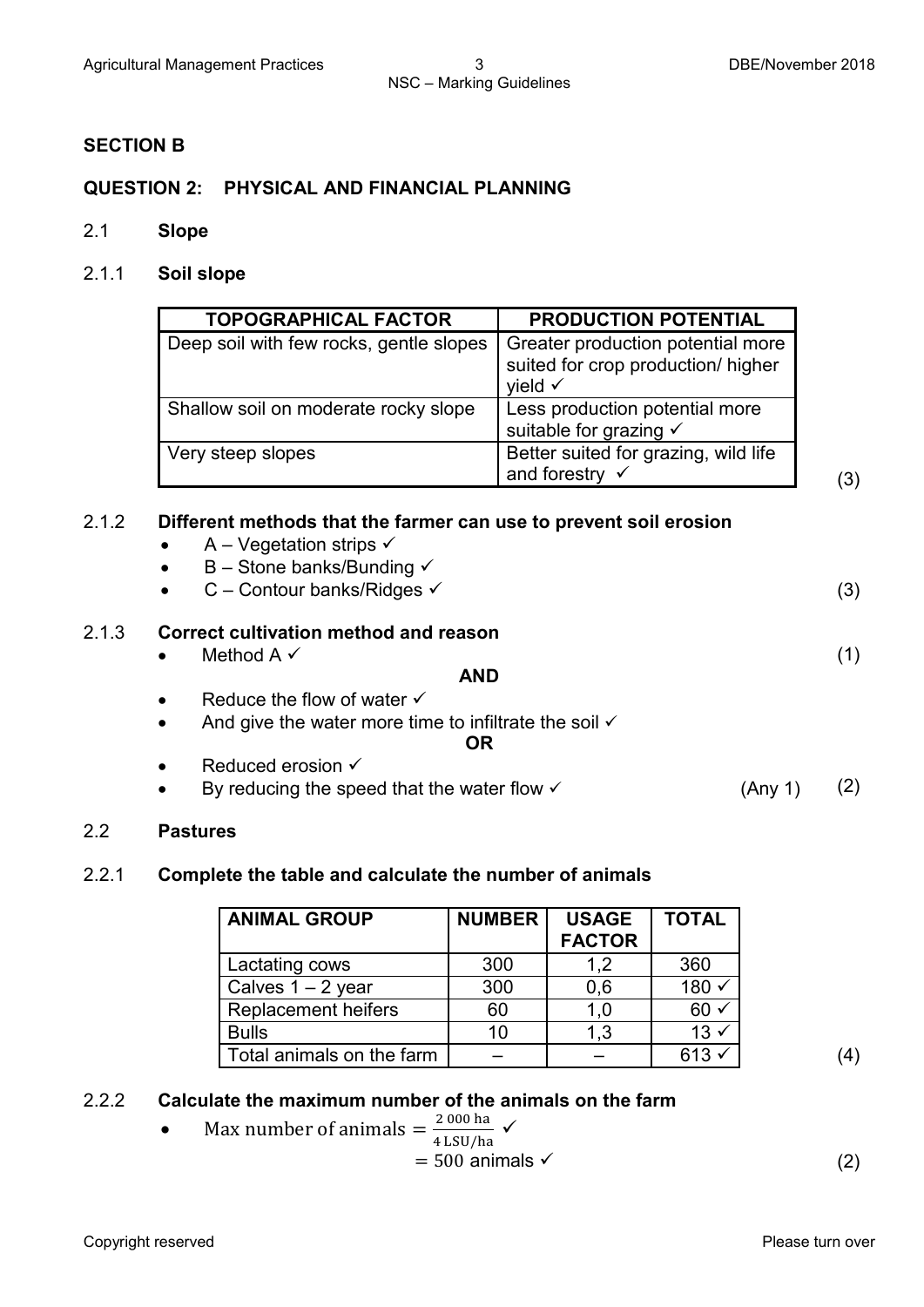| 2.2.3 | Deduce sustainable production, reason and impact<br>No, it is not sustainable√ or<br>No there are too many animals (113 extra) on the farm $\checkmark$<br>$\bullet$                                                                                                                                                                                                                                                                                                                                                                     | (Any 1)     | (1) |
|-------|------------------------------------------------------------------------------------------------------------------------------------------------------------------------------------------------------------------------------------------------------------------------------------------------------------------------------------------------------------------------------------------------------------------------------------------------------------------------------------------------------------------------------------------|-------------|-----|
|       | Possible impacts<br>Overgrazing of palatable grasses will take place $\checkmark$<br>Veld will deteriorate/increase of unpalatable grasses √<br>Soil erosion will occur √<br>$\bullet$<br>Carrying capacity will decrease√<br>$\bullet$                                                                                                                                                                                                                                                                                                  | (Any 3)     | (3) |
| 2.2.4 | <b>Solutions for sustainability</b><br>Reduce the number of animals/Correct carrying capacity /Correct<br>stoking rate $\checkmark$<br>Sell calves at a young age or at weaning √<br>Make use of artificial pastures/Planting of artificial pastures √<br>Planting of fodder crops as extra feed √<br>Make use of a feedlot for the younger animals $\checkmark$<br>Replace large livestock with small livestock $\checkmark$<br>$\bullet$<br>Fertilising/irrigation of veld √<br>$\bullet$<br>Obtain/buy/hire extra veld √<br>$\bullet$ | (Any 5)     | (5) |
| 2.3   | <b>Farming systems (methods)</b><br>Extensive $\checkmark$ – large farms with small capital inputs relative to size e.g.<br>$\bullet$<br>labour and fertiliser $\checkmark$<br>Semi-intensive $\checkmark$ – combination between extensive and intensive<br>systems (more management and labour intensive that extensive but less<br>than intensive) $\checkmark$<br>Intensive $\checkmark$ – High capital input relative to size of area $\checkmark$                                                                                   | (Any 3 x 2) | (6) |
| 2.4   | <b>TWO usages of animal traction</b><br>Transport farm inputs, products and feed/licks $\checkmark$<br>Spreading of fertilizers and composts √<br>Cultivation and transport on difficult terrain $\checkmark$<br>For weeding $\checkmark$                                                                                                                                                                                                                                                                                                | (Any 2)     | (2) |
| 2.5   | FOUR methods to ensure a productive workforce<br>Appreciation and credit given for work done $\checkmark$<br>Have a sincere interest in the worker as a person $\checkmark$<br>Transfer responsibility to the worker $\checkmark$<br>Fair remuneration $\checkmark$<br>Training $\checkmark$<br>Communication $\checkmark$<br>Recreation facilities/Housing √                                                                                                                                                                            | (Any 4)     | (4) |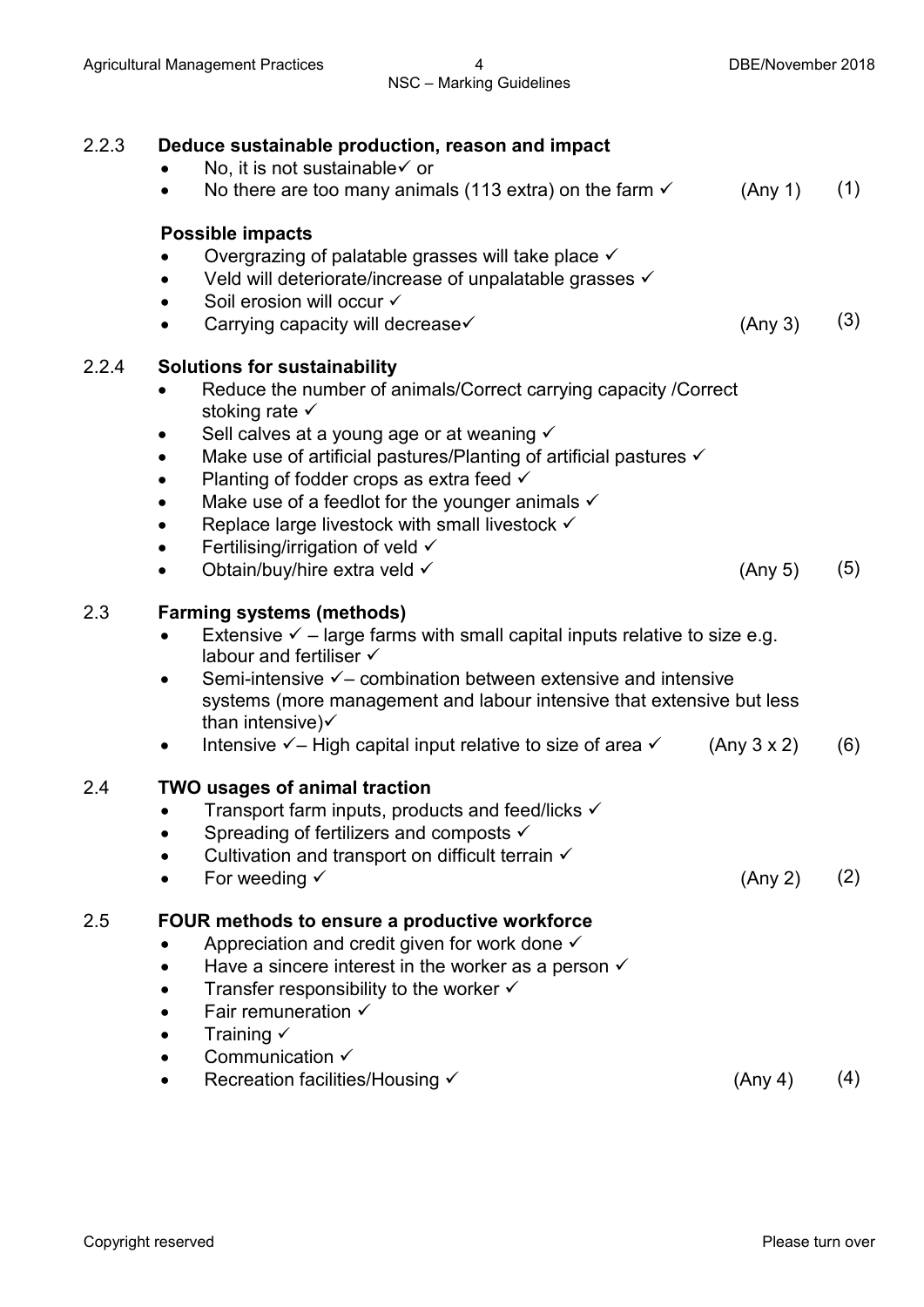#### 2.6 **Budget**

#### 2.6.1 **Comparable Statement**

- Cash flow statement  $\checkmark$
- Income statement  $\checkmark$  (Any 1) (1)

#### 2.6.2 **Item influenced by change in interest rate and reason**

- Loan  $\checkmark$
- The higher the interest rate the less the profit will be in the enterprise and vice versa  $\checkmark$  (2)

#### 2.6.3 **ONE item influenced by inflation and explain**

- $\bullet$  Seed  $\checkmark$
- $\bullet$  Fertilizer  $\checkmark$
- Wages  $\checkmark$
- Pesticide  $\checkmark$  (Any 1) (1)

#### **AND**

| Inflation will increase prices of these items and lower the profit √ | (1) |
|----------------------------------------------------------------------|-----|
|                                                                      |     |

#### 2.6.4 **Item affected by labour legislation**

• Wages  $\checkmark$  (1)

#### 2.7 **Choice of farming methods**

#### 2.7.1 **Profitability**

- Higher profitability will make it more likely that a farmer will choose that particular method
- Future market trends must also be considered in determination of profitability  $\checkmark$  (2)

#### 2.7.2 **Markets**

- Distance to the markets must be considered due to costs to the market $\checkmark$
- Value adding of product reduces risk of deterioration due to distance  $\checkmark$
- Size of market can have a big influence on profitability due to prizes and selling volumes  $\checkmark$
- Export markets can have higher costs but also higher income than local markets  $\checkmark$  (Any 2) (2)

#### 2.7.3 **Policies**

- Legislation can make it impossible to use certain methods  $\checkmark$
- Policies can limit the use of the different resources  $\checkmark$  (2)

#### 2.8 **Credit as high-risk action**

- Sudden changes in interest rate can have a negative effect on the liability of the farm or make repayments difficult  $\checkmark$
- Different climate or market factors can have a negative effect on the number of products sold or the price of the products that will negatively affect the profitability of the farm  $\checkmark$  (2)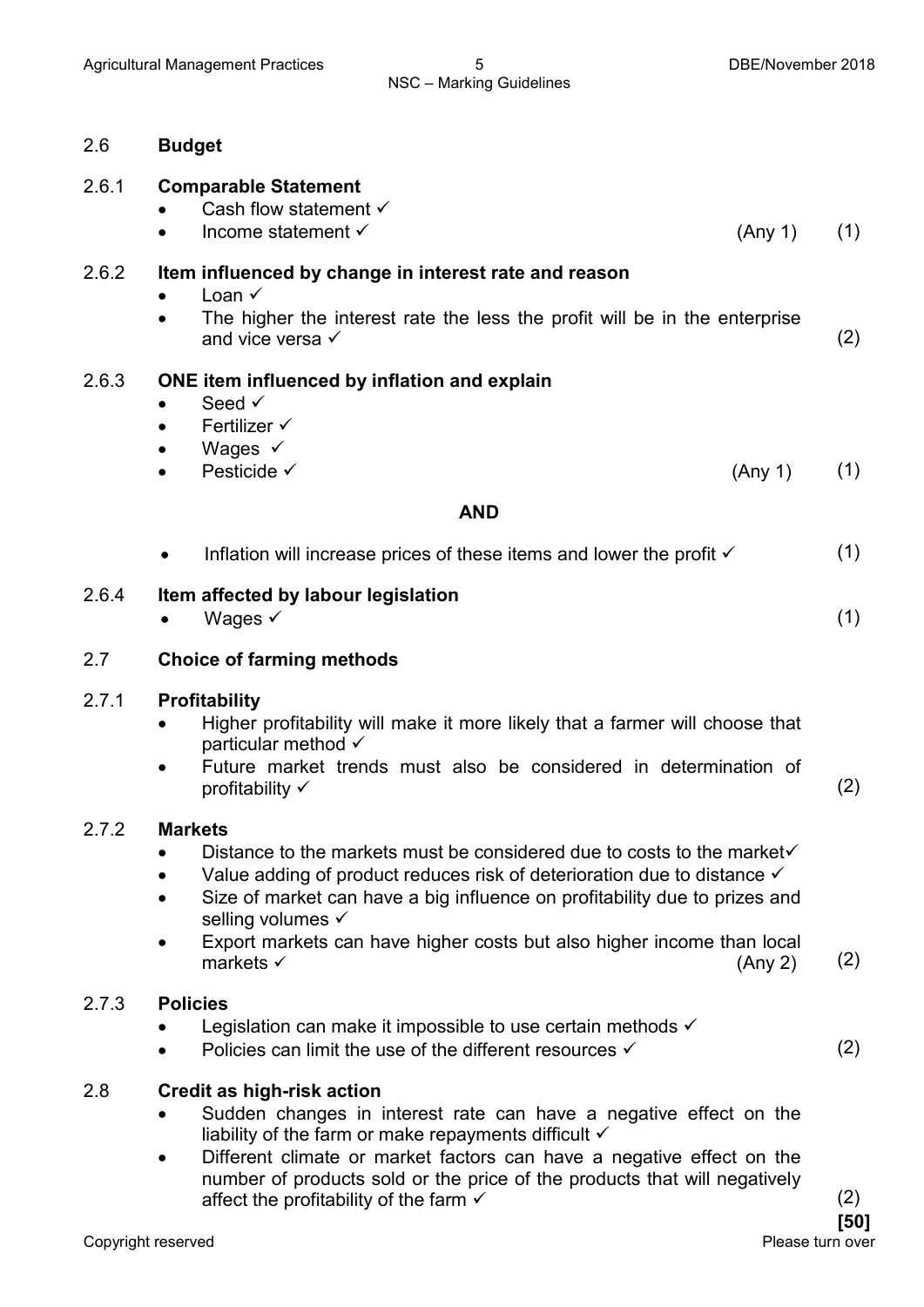#### **QUESTION 3: ENTREPRENEURSHIP, RECORDING, MARKETING, BUSINESS PLANNING AND ORGANISED AGRICULTURE**

| 3.1   | <b>Business plan</b>                                                                                                                                                                                                                                                                                                                                                                                                                                                                                                                                                                                                                                                                                                                    |         |     |
|-------|-----------------------------------------------------------------------------------------------------------------------------------------------------------------------------------------------------------------------------------------------------------------------------------------------------------------------------------------------------------------------------------------------------------------------------------------------------------------------------------------------------------------------------------------------------------------------------------------------------------------------------------------------------------------------------------------------------------------------------------------|---------|-----|
| 3.1.1 | Marketing plan $\checkmark$                                                                                                                                                                                                                                                                                                                                                                                                                                                                                                                                                                                                                                                                                                             |         | (1) |
| 3.1.2 | Production plan √                                                                                                                                                                                                                                                                                                                                                                                                                                                                                                                                                                                                                                                                                                                       |         | (1) |
| 3.1.3 | Human resources plan/Labour plan √                                                                                                                                                                                                                                                                                                                                                                                                                                                                                                                                                                                                                                                                                                      |         | (1) |
| 3.1.4 | SWOT analysis √                                                                                                                                                                                                                                                                                                                                                                                                                                                                                                                                                                                                                                                                                                                         |         | (1) |
| 3.2   | Advantages of business plan<br>Provides clear strategies and goals $\checkmark$<br>Guides the business towards goal and objectives $\checkmark$<br>Ensures effective business management √<br>Helps to reposition the business $\checkmark$<br>Facilitates risk management $\checkmark$<br>Helps to compile set of priorities e.g. marketing plan $\checkmark$<br>Helps the farmer to determine competitive advantages $\checkmark$<br>Makes early detections of possible problems √<br>Helps in allocating funds according to priority $\checkmark$<br>Identifies beneficiary opportunities √<br>Helps to improve communication within the business $\checkmark$<br>Creates timetable to assist business in implementing√<br>$\bullet$ | (Any 5) | (5) |
| 3.3.1 | Factors that contribute to a successful manager<br>Knowledge of the enterprise $\checkmark$<br>Contacts/Networking √<br>Financial skills $\checkmark$<br>$\bullet$<br>Managerial skills √/Leadership √<br>Human relation skills √                                                                                                                                                                                                                                                                                                                                                                                                                                                                                                       |         |     |
|       | Business skills √                                                                                                                                                                                                                                                                                                                                                                                                                                                                                                                                                                                                                                                                                                                       | (Any 3) | (3) |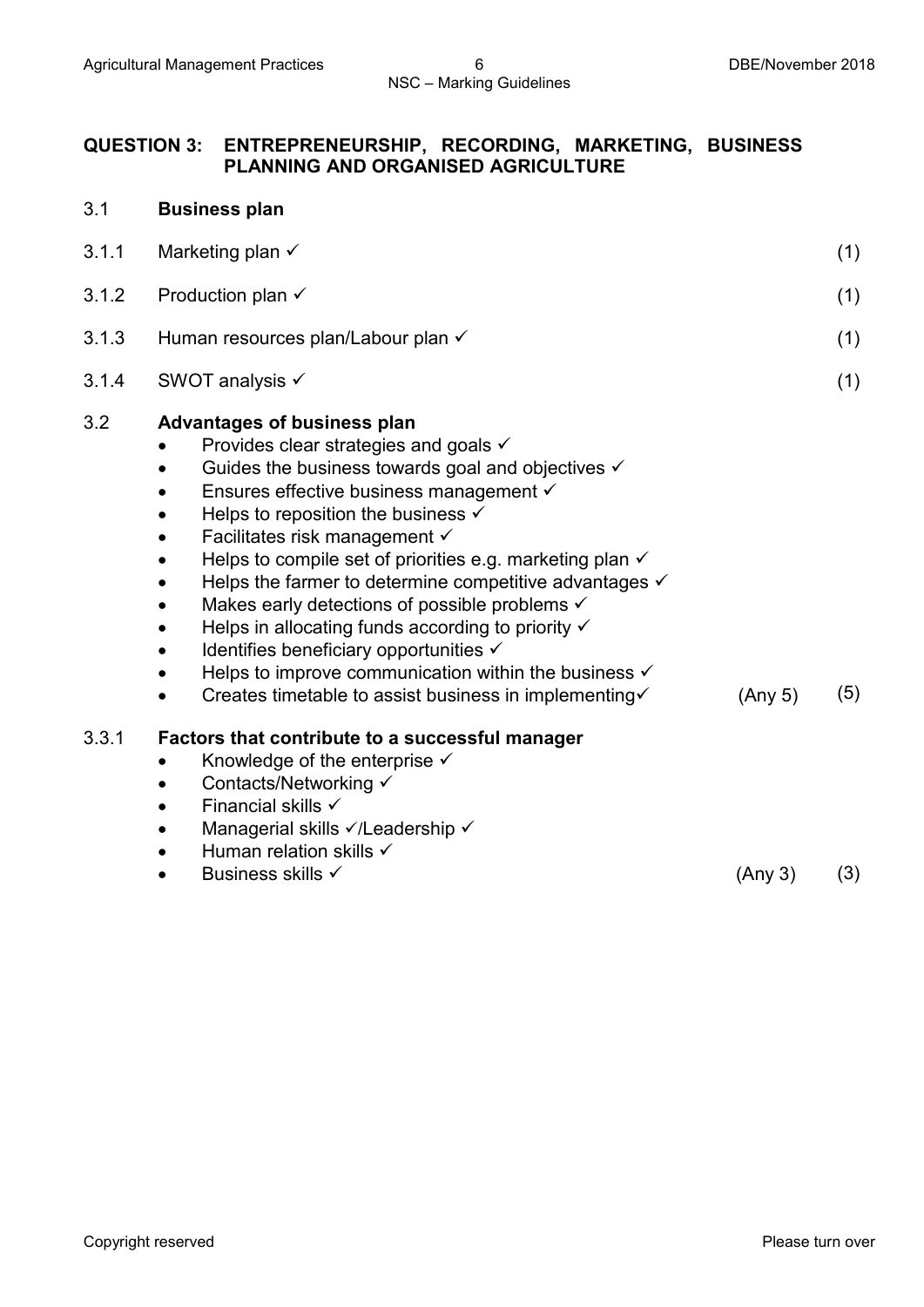



It shows the financial position of the farm at a specific date  $\checkmark$  (3)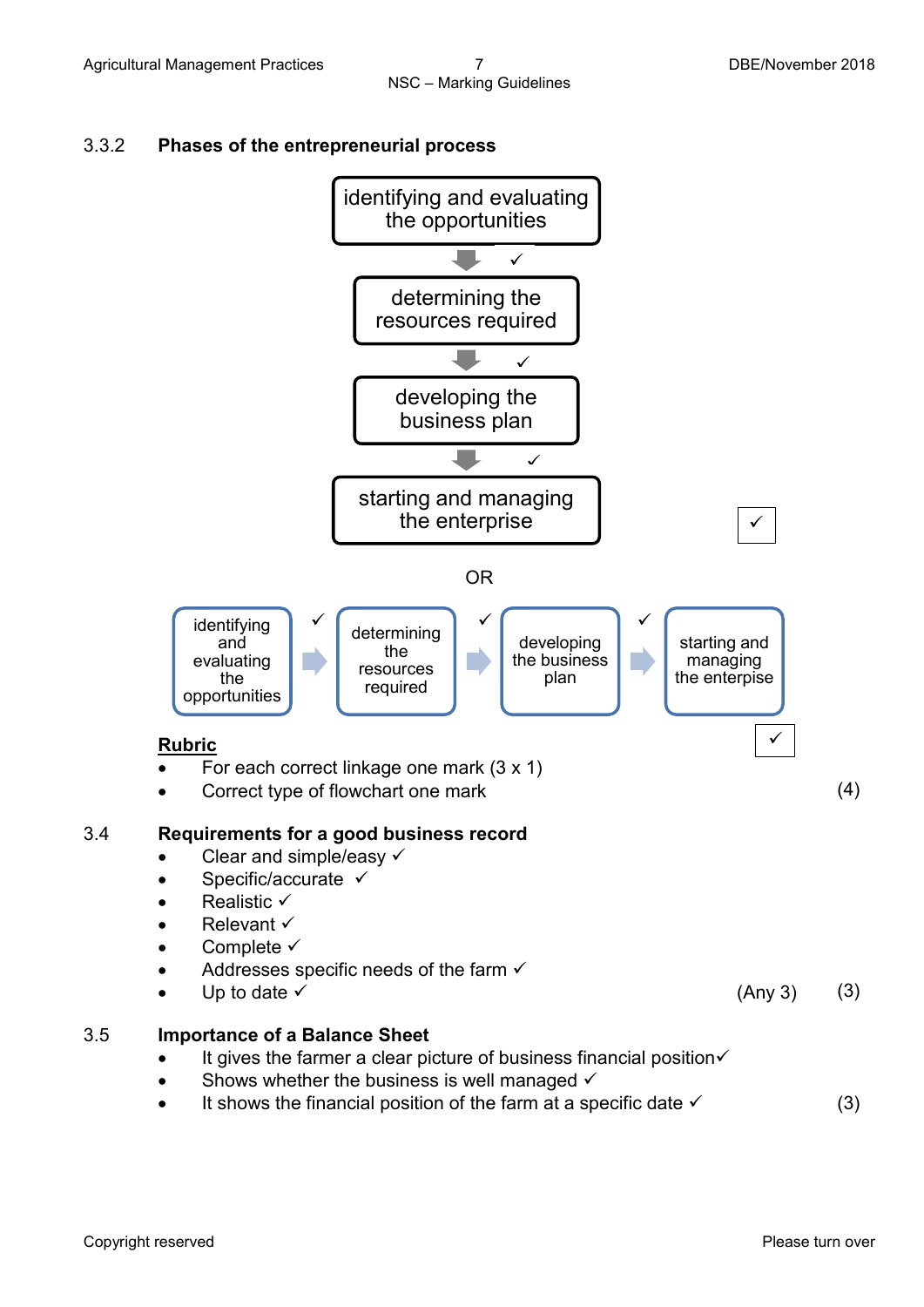#### 3.6 **Distinguish between diversification and specialisation an example**

#### 3.6.1 **Diversification**

- Diversification is when a farmer has various production units that contribute to the total income of the farm  $\checkmark$
- Example: any two or more enterprises (dairy  $+$  beef; sheep  $+$  goat; maize + sunflower etc.)  $\checkmark$  (2)

#### 3.6.2 **Specialisation**

- Specialisation is when a farmer focuses on one commodity by adapting the farming methods to producing that single product  $\checkmark$
- Example: only ONE enterprise (maize; wool; dairy; meat; etc.)  $\checkmark$  (2)

#### 3.7 **Product organisations**

#### 3.7.1 **Name and discuss role of product organisations**

- Business information services:  $\checkmark$  responsible for collecting and distributing production and market information to all role players ✓
- Market development and product promotion:  $\checkmark$  development of domestic and foreign markets through integrated promotion campaigns in collaboration with industry players  $\checkmark$
- Research, development and technology transfer:  $\checkmark$  facilitates and manages research programmes for the benefit of all role players  $\checkmark$

 $(3 \times 2)$  (6)

#### 3.7.2 **Disadvantages of product organisations**

- Limits the initiative of farmers  $\checkmark$
- Marketing and negotiations are limited  $\checkmark$
- Membership fees must be paid  $\checkmark$
- $\bullet$  Can lose control over his product $\checkmark$
- Too many organisations can have a negative effect  $\checkmark$  (Any 2) (2)

#### 3.8 **Modern methods of advertising**

- Online/online advertisement/webpages  $\checkmark$
- $\bullet$  Internet based services/Social media  $\checkmark$
- Sponsorships at conventions/functions  $\checkmark$
- Direct mail  $\checkmark$
- $\bullet$  Billboards  $\checkmark$
- $\bullet$  SMS  $\checkmark$
- Company/product cell phone application (app)  $\checkmark$  (Any 4) (4)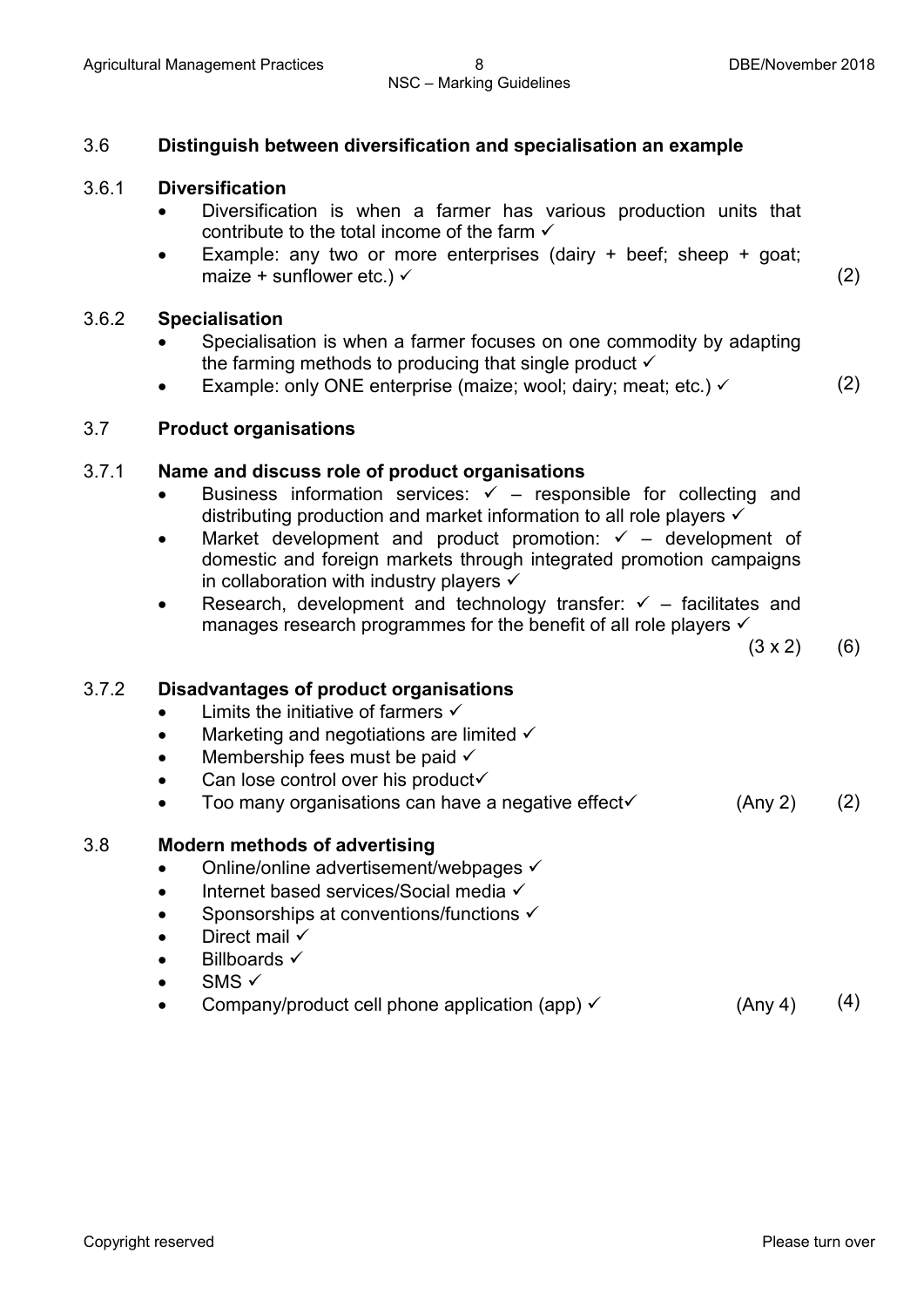#### 3.9 **Factors that influence quantity of product consumer wants**

- The lower the price of a product, the higher the demand for it will be **or** the higher the price of the product the lower the demand will be for that product. ✓
- If consumers prefer a particular product to competing products, the demand for the product that people prefer will be high  $\checkmark$
- If consumers prefer a particular product, the more they tend to buy at higher prices  $\checkmark$
- The more consumers there are, the greater the demand for a specific product  $\checkmark$
- The higher the income of consumers the higher the demand for a product  $\checkmark$
- If the price of a product that competes with other is noticeably lower, the demand for a certain product will be lower as consumers prefer to buy cheaper products  $\checkmark$
- The bigger the range of products available, the smaller the demand for a particular product
- Bigger range will increase the total demand for a product  $\checkmark$  (Any 5) (5)

#### 3.10 **Relationship between income and cost**

#### 3.10.1 **Label different graphs**

- Graph A Fixed cost  $\checkmark$
- Graph B Total cost  $\checkmark$
- Graph C Variable cost  $\checkmark$  (3)

#### 3.10.2 **Name for the point marked D**

Break-even point  $\checkmark$  (1)

#### 3.10.3 **Economic importance of point D**

- Point **D** indicate the number of products that must be sold so that the income is equal to the expenditure  $\checkmark$
- Before the point marked **D**, the business will be operating at a loss  $\checkmark$
- After the point marked **D**, the business will be operating at a profit  $\checkmark$  (3)

**[50]**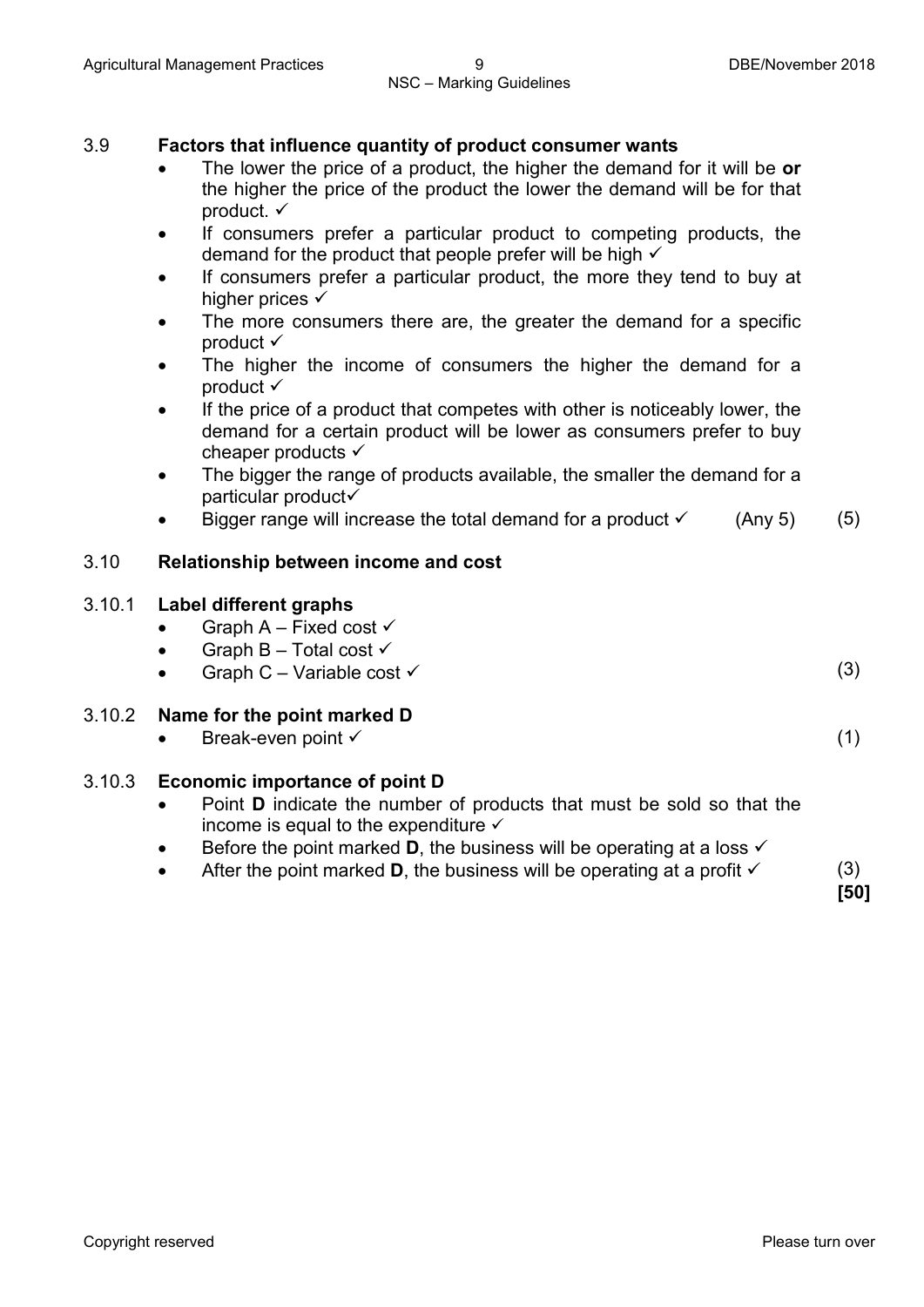#### **QUESTION 4: HARVESTING, PROCESSING, MANAGEMENT AND AGRITOURISM**

#### 4.1 **Factors to consider when doing pre-harvest planning**

- Readiness of crop  $\checkmark$
- $\bullet$  Harvest equipment serviced  $\checkmark$
- Availability of harvest equipment
- Availability of contractor  $\checkmark$
- $\bullet$  Enough harvest containers  $\checkmark$
- Clean storage area  $\checkmark$
- Available transport  $\checkmark$
- Availability of labourers  $\checkmark$
- Availability of restroom facilities  $\checkmark$
- Availability of drinking water  $\checkmark$  (Any 5) (5)

#### 4.2 **Describe handling of agricultural products**

- Correct disposal of waste so that it does not contaminate produce  $\checkmark$
- Health of workers to avoid transmitting diseases through products  $\checkmark$
- General hygiene must be of high standard to minimise contamination of products  $\checkmark$
- Correct handling of produce to reduce spoilage of produce  $\checkmark$
- Correct packaging and transport to maintain quality of produce  $\checkmark$  (5)

#### 4.3 **Storage methods for newly harvested agricultural products**

| 4.3.1 | Fruits or vegetables √        |  |
|-------|-------------------------------|--|
| 4.3.2 | Meat √                        |  |
| 4.3.3 | Grain/CerealsRraw oil seeds √ |  |
| 4.3.4 | Milk $\checkmark$             |  |

#### 4.4 **FIVE advantages of bulk storage**

- The area exposed to air is less per mass  $\checkmark$
- Pest is less due to deeper layers and exclusion of air  $\checkmark$
- Bulk handling is cheaper  $\checkmark$
- $\bullet$  Bulk handling is easier  $\checkmark$
- $\bullet$  It is faster to handle  $\checkmark$
- Less labour is required  $\checkmark$  (Any 5) (5)

#### 4.5 **Favourable growth conditions under which micro-organisms can thrive**

- The correct food product  $\checkmark$
- Moisture  $\checkmark$
- $\bullet$  Suitable temperature  $\checkmark$
- Suitable  $pH \checkmark$ 
	- $Air/oxy$ gen  $\checkmark$  (Any 4) (4)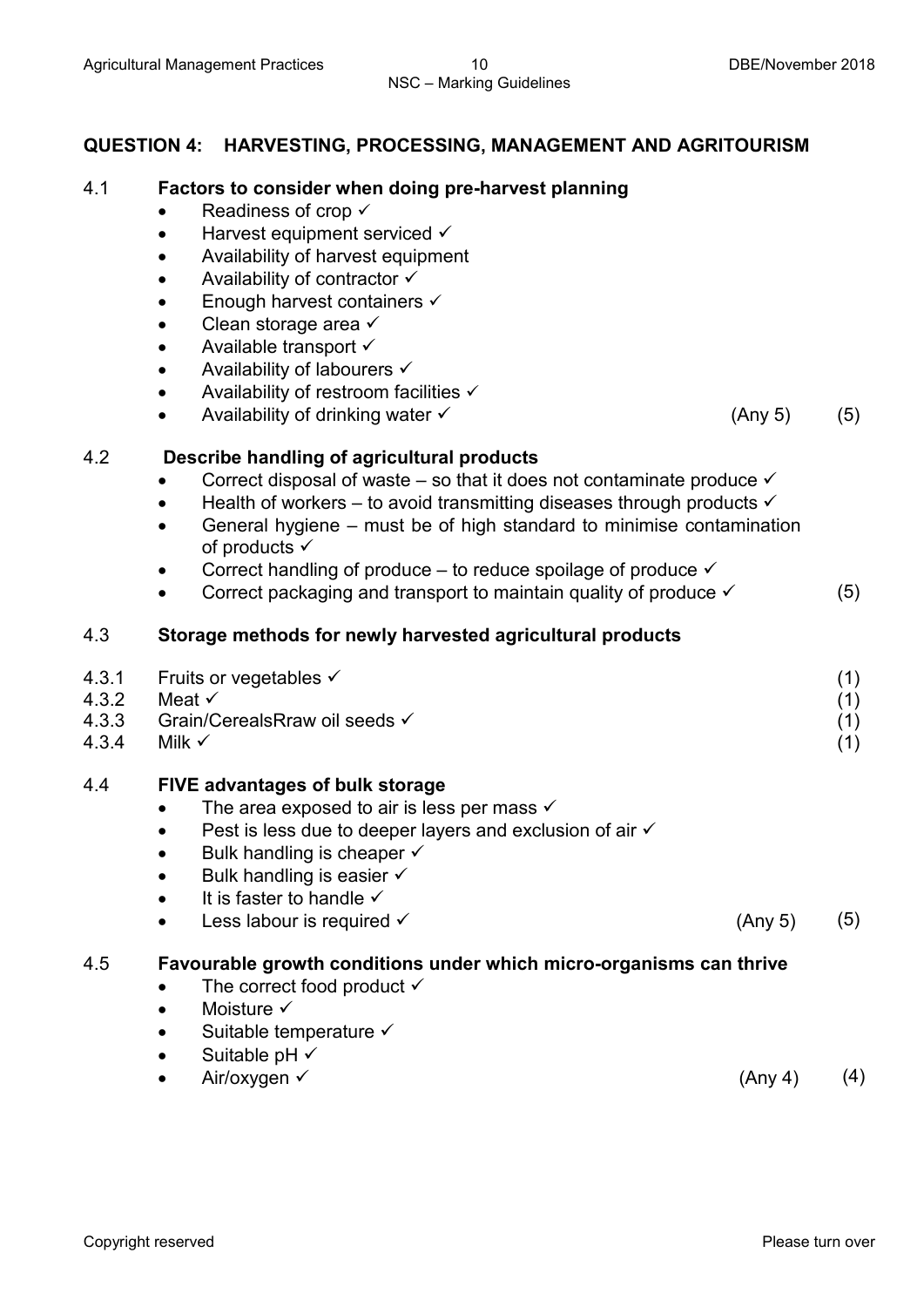#### 4.6 **Packaging**

| 4.6.1 |  |  | Packaging material - polystyrene |
|-------|--|--|----------------------------------|
|-------|--|--|----------------------------------|

• It is suitable for meat products  $\checkmark$ 

#### **Reason**

- $\bullet$  It can be easily cleaned  $\checkmark$
- Does not absorb odours  $\checkmark$
- Light weight  $\checkmark$
- $\bullet$  Hygienic  $\checkmark$
- Non-toxic  $\checkmark$
- $\bullet$  Impervious to gases and odours  $\checkmark$
- Withstand moisture  $\checkmark$  (Any 2) (3)

#### 4.6.2 **Packaging material – card board**

 $\bullet$  It is not suitable for meat products  $\checkmark$ 

#### **Reason**

- Does not withstand moisture  $\checkmark$
- Not easy to clean  $\checkmark$
- Not impervious to gases and odours  $\checkmark$
- Can be heavy/Not light weight  $\checkmark$  (Any 2) (3)

#### 4.7 **Marketing channels**

- 4.7.1 Contract marketing <del>V</del> (1)
- 4.7.2 Internet marketing  $\checkmark$  (1)

#### $4.7.3$  Auctions  $\checkmark$  (1)

4.7.4 Fresh produce markets  $\checkmark$  (1)

#### 4.8 **Advantages of planning and co-ordination**

#### 4.8.1 **Advantages of planning**

- **•** Ensures that the farm runs smoothly and purposefully  $\checkmark$  $\bullet$  Helps to anticipate change so adjustments can be made timeously  $\checkmark$
- Helps to establish the goals and standards needed for control  $\checkmark$  (3)

#### 4.8.2 **Advantages of coordination**

- Duplication is eliminated  $\checkmark$
- Better cooperation amongst the workers  $\checkmark$
- Organisation in the workplace becomes easier and more functional  $\checkmark$  (3)

#### 4.9 **Effect of motivation through encouragement and delegation**

- Workers feel more appreciated  $\checkmark$
- $\bullet$  Builds self-confidence  $\checkmark$
- Workers feel part of management  $\checkmark$
- Leads to higher productivity  $\checkmark$  (4)